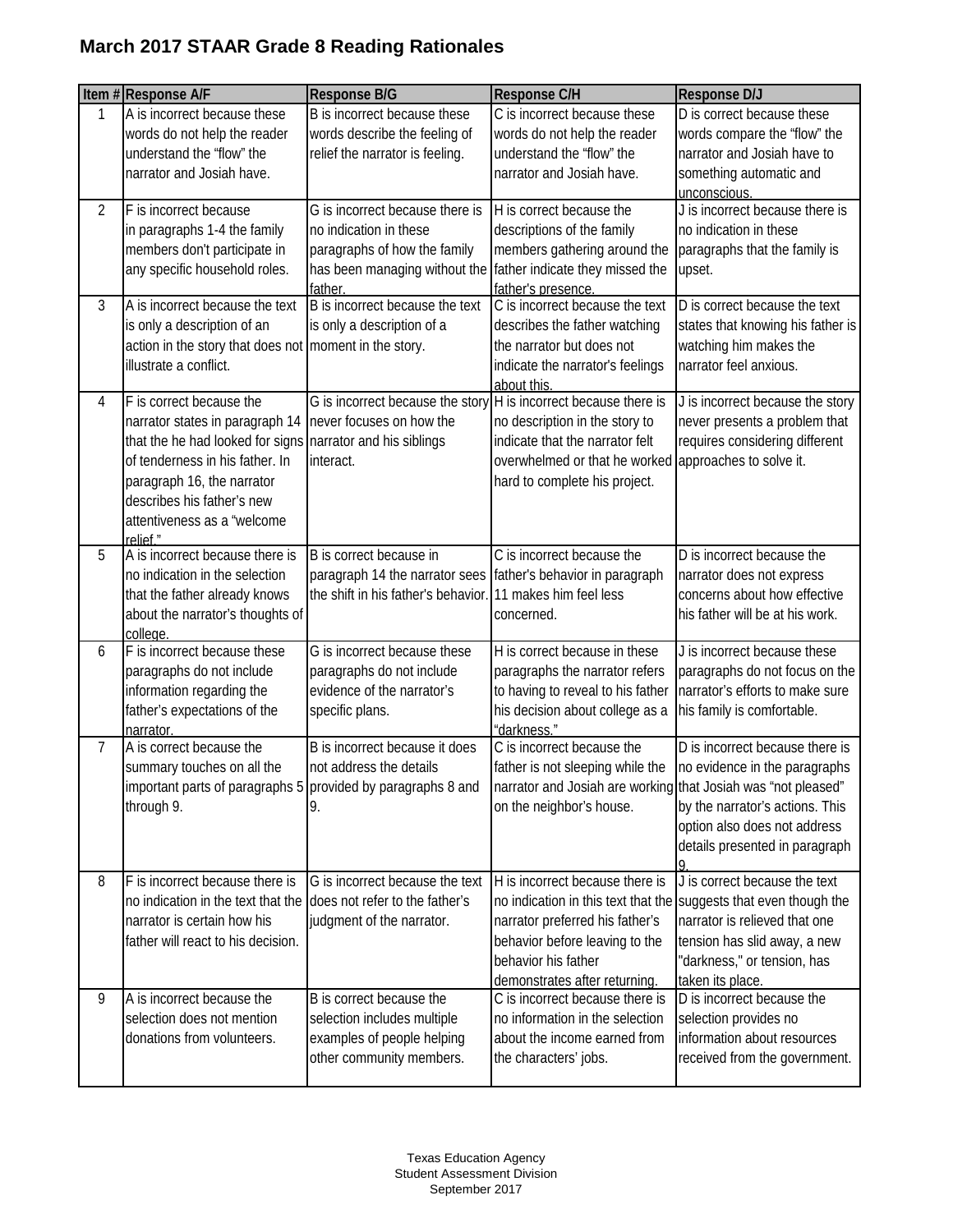|    | Item #Response A/F               | Response B/G                                             | Response C/H                                               | <b>Response D/J</b>                                           |
|----|----------------------------------|----------------------------------------------------------|------------------------------------------------------------|---------------------------------------------------------------|
| 10 | F is incorrect because these     | G is incorrect because these                             | H is incorrect because these                               | J is correct because the word                                 |
|    | words are a description of the   | words are a description of the                           | words refer to the dog's wish,                             | "denied" reveals the speaker's                                |
|    | setting and do not reveal        | setting and do not reveal                                | not how the speaker feels                                  | refusal to allow the dog to have                              |
|    | anything about the speaker.      | anything about the speaker.                              | about the dog's wish.                                      | what she wants.                                               |
| 11 | A is incorrect because these     | B is correct because these                               | C is incorrect because these                               | D is incorrect because these                                  |
|    | words do not reveal the dog's    | words suggest that over an                               | words do not indicate what the                             | words do not indicate to the                                  |
|    | feelings about the walks.        | extended period of time the                              | dog enjoys about the walks.                                | reader why the pasture is off-                                |
|    |                                  | dog's walk became routine.                               |                                                            | limits to the dog.                                            |
| 12 | F is correct because the         | G is incorrect because these                             | H is incorrect because these                               | J is incorrect because these                                  |
|    | description helps the reader     | words do not reveal the                                  | words do not reveal which parts words describe the dog's   |                                                               |
|    | visualize the dog's excitement.  | speaker's reasons for keeping                            | of the walk the dog finds most                             | behavior, not the relationship                                |
|    |                                  | the dog out of the pasture.                              | appealing.                                                 | between the dog and speaker.                                  |
| 13 | A is incorrect because the       | B is correct because the                                 | C is incorrect because the                                 | D is incorrect because the                                    |
|    | contrast between the dog         | change from pulling hard on the contrast between the dog |                                                            | contrast between the dog                                      |
|    | pulling hard on the leash and    | leash to the leash being slack                           | pulling hard on the leash and                              | pulling hard on the leash and                                 |
|    | the leash being slack does not   | indicates the dog's defeated                             | the leash being slack does not                             | the leash being slack does not                                |
|    | indicate the dog's level of      | feelings.                                                | indicate that the dog has                                  | indicate if the dog feels lonely.                             |
|    | confidence.                      |                                                          | become relaxed.                                            |                                                               |
| 14 | F is incorrect because the dog   | G is correct because the words                           | H is incorrect because the dog                             | J is incorrect because there is                               |
|    | is not attempting to return      | "yearns" and "desire" indicate                           | stops to try to leave the path,                            | no evidence that the dog is                                   |
|    | home in these lines.             | the dog wants to explore                                 | not continue following it.                                 | attempting to take a break from                               |
|    |                                  | beyond the fence.                                        |                                                            | her walk.                                                     |
| 15 | A is incorrect because the       | B is incorrect because the                               | C is correct because the author                            | D is incorrect because the                                    |
|    | author does not focus on a       | author only briefly mentions                             | states this in the beginning and                           | author does not focus on how                                  |
|    | need for more heroes.            | that celebrity has become                                | supports the idea with specific                            | adults specifically need to be                                |
|    |                                  | confused with heroism, but this                          | examples.                                                  | better role models for young                                  |
|    |                                  | distinction is not the focus of                          |                                                            | people.                                                       |
|    |                                  | the selection                                            |                                                            |                                                               |
| 16 | F is incorrect because the       | G is incorrect because the                               | H is incorrect because the                                 | J is correct because the origin                               |
|    | origin "on top of" implies that  | origin "on top of" implies that                          | origin "on top of" implies that                            | 'on top of" implies that the word                             |
|    | the word "superficial" describes | the word "superficial" describes                         | the word "superficial" describes                           | "superficial" describes                                       |
|    | something as being on the        | something as being on the                                | something as being on the                                  | something as being on the                                     |
|    | surface and, therefore, cannot   | surface and, therefore, cannot                           | surface, which would not                                   | surface and, therefore, would                                 |
|    | mean "not known."                | mean "unexpected."                                       | indicate if it was "undervalued."                          | be "without depth."                                           |
|    |                                  | B is incorrect because the                               | C is correct because the author D is incorrect because the |                                                               |
| 17 | A is incorrect because the       |                                                          |                                                            |                                                               |
|    | paragraph does not attempt to    | paragraph does not include                               | contrasts the qualities of a                               | paragraph does not include                                    |
|    | define the words celebrity or    | specific examples.                                       | celebrity and the qualities of a                           | references to the origins of the                              |
|    | hero.                            |                                                          | hero while highlighting the                                | words celebrity or hero.                                      |
|    |                                  |                                                          | differences between the two                                |                                                               |
| 18 | F is incorrect because the       | G is incorrect because the                               | types of people.<br>H is correct because the               | J is incorrect because                                        |
|    | author does not define the       | author makes the distinction                             | author's examples of young                                 | contrasting the qualities of a                                |
|    | qualities of a young hero.       | that being famous does not                               |                                                            |                                                               |
|    |                                  |                                                          | heroes support the claim that                              | hero and a celebrity does not<br>demonstrate how young people |
|    |                                  | mean being heroic.                                       | young people have the<br>potential to be heroes.           |                                                               |
|    |                                  |                                                          |                                                            | can potentially become heroes.                                |
| 19 | A is correct because the         | B is incorrect because the                               | C is incorrect because the                                 | D is incorrect because the                                    |
|    | sentence focuses on the          | sentence does not address the                            | sentence does not address why sentence refers to various   |                                                               |
|    | connections heroes create with   | ways in which everyone                                   | heroes must believe in                                     | groups heroes work with, not                                  |
|    | "others," "families," and        | demonstrates some type of                                | themselves.                                                | specifically children.                                        |
|    | "children" in order to "hold our | heroism.                                                 |                                                            |                                                               |
|    | world together."                 |                                                          |                                                            |                                                               |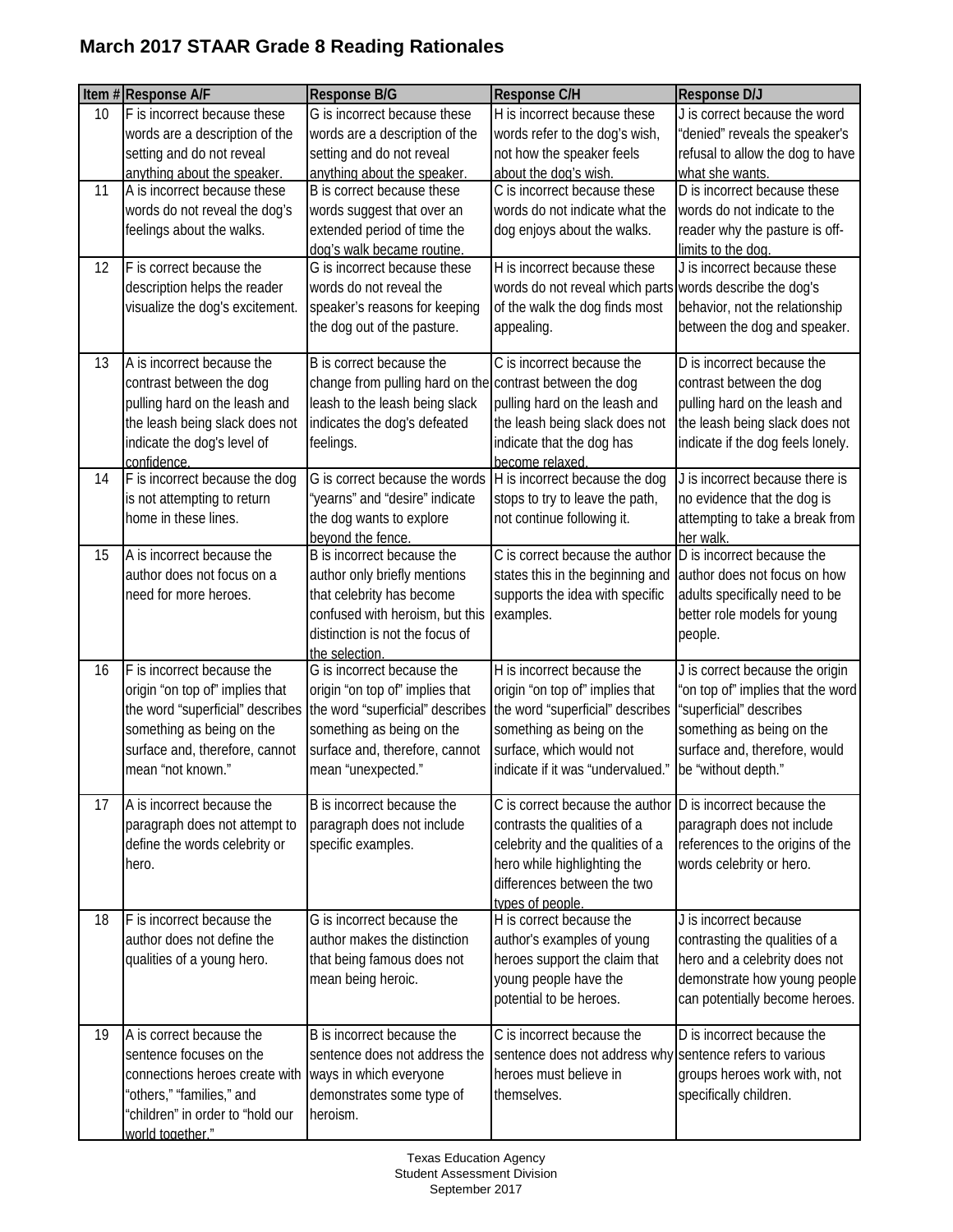|    | Item #Response A/F                                                                                                                                          | <b>Response B/G</b>                                                                                                                                                   | <b>Response C/H</b>                                                                                                                                                                          | <b>Response D/J</b>                                                                                                                                                        |
|----|-------------------------------------------------------------------------------------------------------------------------------------------------------------|-----------------------------------------------------------------------------------------------------------------------------------------------------------------------|----------------------------------------------------------------------------------------------------------------------------------------------------------------------------------------------|----------------------------------------------------------------------------------------------------------------------------------------------------------------------------|
| 20 | F is incorrect because these<br>paragraphs do not explain why<br>becoming a hero is important.                                                              | G is incorrect because these<br>paragraphs do not show how<br>heroes and celebrities are<br>equally valued.                                                           | H is correct because these<br>paragraphs demonstrate how<br>society values celebrities more<br>than heroes.                                                                                  | J is incorrect because these<br>paragraphs describe how<br>society confuses celebrities<br>with heroes, not how celebrities<br>become real heroes.                         |
| 21 | A is incorrect because the<br>containers' sturdiness is not an selection discusses how<br>idea discussed in the selection.                                  | B is correct because the<br>shipping containers function in<br>ways not commonly<br>considered.                                                                       | C is incorrect because this idea<br>is only one idea presented in<br>the selection; it is not<br>reasonable to believe the title<br>of the entire selection would<br>focus on this one idea. | D is incorrect because the<br>selection does not address<br>deconstructing the containers<br>before using them.                                                            |
| 22 | F is incorrect because this is<br>the paragraph.                                                                                                            | G is incorrect because the<br>only one example mentioned in paragraph does not explain the<br>process for storing and moving<br>art pieces in shipping<br>containers. | H is correct because all the<br>examples in the paragraph<br>provide explanation for this<br>idea.                                                                                           | J is incorrect because this is<br>only one example mentioned in<br>the paragraph.                                                                                          |
| 23 | A is incorrect because this fact<br>does not address cost<br>efficiency.                                                                                    | B is incorrect because this fact<br>focuses on popularity, not cost.                                                                                                  | C is incorrect because this fact<br>does not focus on the cost<br>efficiency of the containers.                                                                                              | D is correct because using<br>shipping containers to create<br>affordable housing supports the<br>idea that the containers are<br>cost-efficient.                          |
| 24 | F is incorrect because these<br>words do not help the reader<br>understand the amount of<br>rainfall Lima experiences.                                      | G is correct because these<br>words help the reader<br>understand the amount of<br>rainfall Lima experiences.                                                         | H is incorrect because these<br>words do not help the reader<br>understand the amount of<br>rainfall Lima experiences.                                                                       | J is incorrect because these<br>words do not help the reader<br>understand the amount of<br>rainfall Lima experiences.                                                     |
| 25 | A is incorrect because this<br>sentence does not refer to the<br>lack of water in Lima.                                                                     | B is incorrect because this<br>sentence addresses how the<br>water moves, not why it is<br>significant.                                                               | C is correct because the<br>scarcity of water is why the<br>water produced by the billboard<br>is significant.                                                                               | D is incorrect because this<br>sentence explains only how the<br>billboard captures water.                                                                                 |
| 26 | F is incorrect because the<br>author does not explain how<br>the problem became worse<br>over time.                                                         | G is correct because the author<br>highlights all the steps taken to<br>use billboards to help with the<br>water shortage.                                            | H is incorrect because the<br>author does not compare<br>different companies'<br>approaches to solving a<br>problem.                                                                         | J is incorrect because the<br>author describes only how the<br>lack of a necessary resource<br>affects the local people in<br>paragraph 1.                                 |
| 27 | A is incorrect because the<br>author discusses only the water selection does not include<br>scarcity in the city of Lima, not<br>the whole country of Peru. | B is incorrect because the<br>information about the<br>effectiveness of billboards in<br>advertising products.                                                        | C is incorrect because this<br>process is not the focus of the<br>selection.                                                                                                                 | D is correct because the<br>selection focuses on how a<br>partnership between UTEC and<br>the Mayo DraftFCB created a<br>unique solution to water<br>scarcity.             |
| 28 | F is correct because the<br>shipping container projects are<br>occurring in a variety of places,<br>but the water project only<br>occurs in Lima.           | G is incorrect because both<br>selections discuss the future<br>potential of an idea.                                                                                 | H is incorrect because "A<br>Bountiful Billboard" does not<br>compare various uses for the<br>same idea.                                                                                     | J is incorrect because neither<br>selection expresses concerns<br>about a new idea.                                                                                        |
| 29 | A is incorrect because neither<br>inform people about an<br>opportunity.                                                                                    | B is incorrect because<br>preventing landfills from<br>overflowing is only a benefit of<br>shipping container apartment<br>buildings.                                 | C is correct because one<br>provides affordable housing to<br>a community and the other<br>provides water to a community.                                                                    | D is incorrect because both<br>urban and rural areas have<br>shipping container apartment<br>buildings, but the billboard in<br>Lima is located only in that one<br>place. |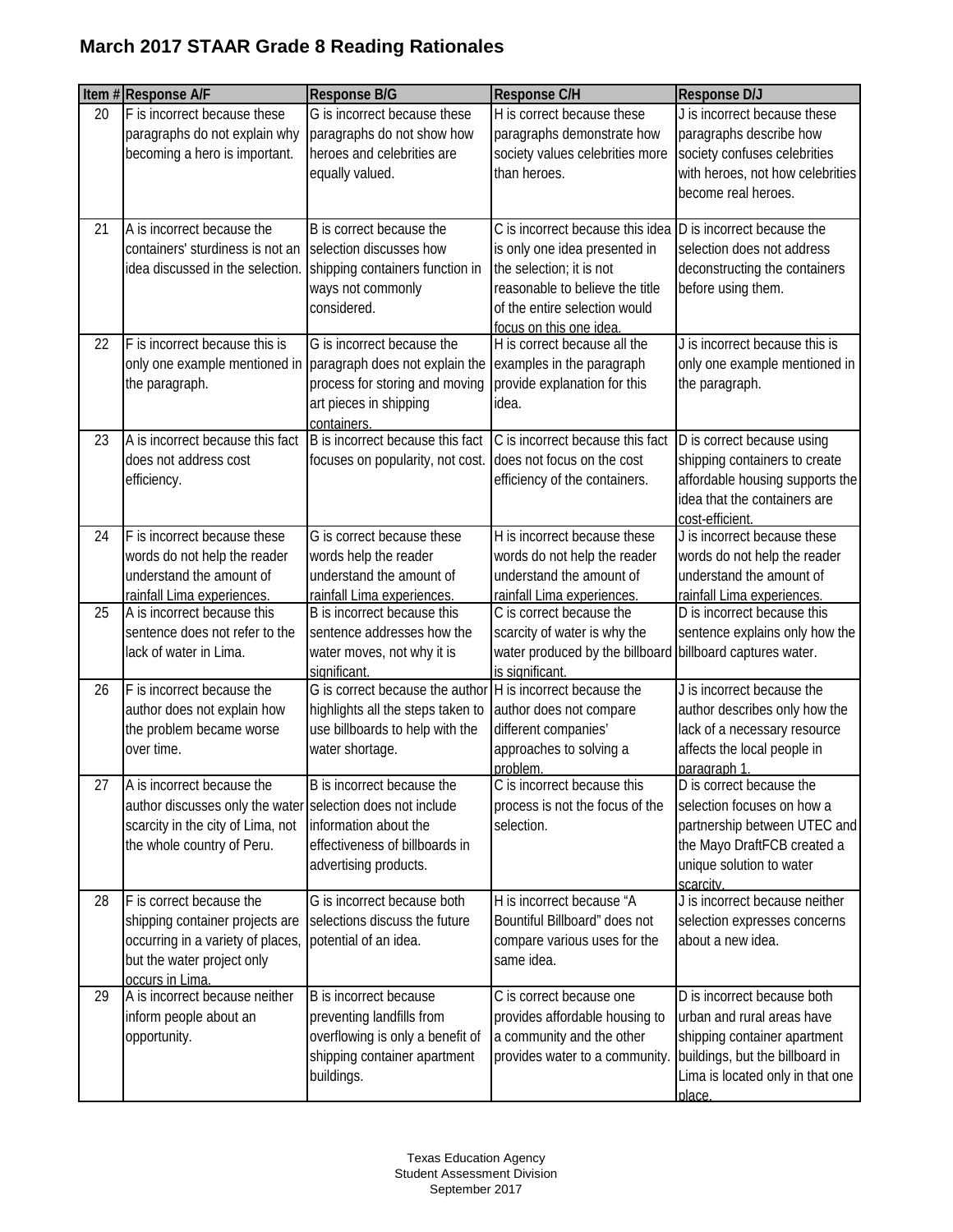|    | Item #Response A/F                                                                                                                                                                                                    | Response B/G                                                                                                                                                          | Response C/H                                                                                                                                                                                                                                        | <b>Response D/J</b>                                                                                                                                                                                                                |
|----|-----------------------------------------------------------------------------------------------------------------------------------------------------------------------------------------------------------------------|-----------------------------------------------------------------------------------------------------------------------------------------------------------------------|-----------------------------------------------------------------------------------------------------------------------------------------------------------------------------------------------------------------------------------------------------|------------------------------------------------------------------------------------------------------------------------------------------------------------------------------------------------------------------------------------|
| 30 | F is incorrect because the<br>sentence from "Breaking Out of Sentences are describing the<br>the Box" describes the<br>unexpected use of an object<br>while this sentence describes<br>the number of people affected. | G is correct because both<br>unexpected use of an object.                                                                                                             | H is incorrect because the<br>the Box" describes the<br>unexpected use of an object<br>while this sentence describes<br>the people's reaction.                                                                                                      | J is incorrect because the<br>sentence from "Breaking Out of Sentence from "Breaking Out of<br>the Box" describes the<br>unexpected use of an object<br>while this sentence describes<br>the interest generated in the<br>project. |
| 31 | A is incorrect because<br>technology is not the focus of<br>"Breaking Out of the Box," and<br>keeping the environment clean<br>is not the focus of "A Bountiful<br>Billboard."                                        | B is incorrect because only "A<br>Bountiful Billboard" addresses<br>collaboration to solve a<br>problem.                                                              | C is correct because both<br>selections explore ideas that<br>involve redesigning an object to<br>serve a new purpose.                                                                                                                              | D is incorrect because only<br>"Breaking Out of the Box"<br>addresses recycling materials<br>typically considered trash.                                                                                                           |
| 32 | F is incorrect because there is<br>no evidence in the selection<br>that the author gained respect<br>from the elders.                                                                                                 | G is incorrect because there is<br>no evidence in the selection<br>that the author gained<br>acceptance in a small<br>community.                                      | H is correct because the author<br>demonstrates appreciation of<br>the Navajo culture throughout<br>the selection.                                                                                                                                  | J is incorrect because there is<br>no evidence in the selection<br>that the author ever had to rely<br>on nature for survival.                                                                                                     |
| 33 | A is incorrect because the text<br>does not include information<br>about how the location of the<br>reservation affected the<br>residents.                                                                            | B is correct because the text<br>does include information about<br>how the reservation's isolated<br>or remote location gave it a<br>mystical, or legendary, quality. | C is incorrect because the text<br>does not indicate that the<br>location is more vividly<br>remembered than others.                                                                                                                                | D is incorrect because the text<br>does not include information<br>about the location's beauty<br>being able to only exist in the<br>mind.                                                                                         |
| 34 | F is correct because the reader<br>can infer from the phrase<br>"failed to see into her real<br>being" that the woman did not<br>think the photograph accurately the picture.<br>captured herself.                    | G is incorrect because this<br>sentence provides no evidence<br>that something had gone wrong<br>when the author's father took                                        | H is incorrect because this<br>sentence does not provide<br>evidence that anyone other<br>than the woman was<br>dissatisfied by their appearance photograph.<br>in photographs.                                                                     | J is incorrect because there is<br>no evidence in this sentence<br>that the woman will eventually<br>decide she likes the                                                                                                          |
| 35 | A is incorrect because this<br>a reason why the author and<br>his father depended on the<br>people of the reservation.                                                                                                | B is incorrect because this<br>a reason why the author and<br>his father depended on the<br>people of the reservation.                                                | C is incorrect because this<br>sentence does not demonstrate sentence does not demonstrate sentence does not demonstrate sentence states that the author<br>a reason why the author and<br>his father depended on the<br>people of the reservation. | D is correct because the<br>and his father were "at the<br>mercy" of the old Navajo man.                                                                                                                                           |
| 36 | F is correct because the<br>selection includes several<br>anecdotes of some of the<br>author's meaningful<br>experiences with the Navajo<br>reservation.                                                              | G is incorrect because the<br>author never mentions other<br>places he has lived.                                                                                     | H is incorrect because the<br>author does not explain how<br>the experiences of his<br>childhood affected his way of<br>life as an adult.                                                                                                           | J is incorrect because the<br>author does not discuss<br>personal problems he had in<br>the past.                                                                                                                                  |
| 37 | A is correct because the author<br>uses the comparison to<br>describe how he "saw the land"<br>while flying.                                                                                                          | B is incorrect because the<br>author does not discuss<br>confidence in his abilities as a<br>pilot.                                                                   | C is incorrect because the<br>author does not reveal a desire<br>to spend more time in nature.                                                                                                                                                      | D is incorrect because the<br>author does not indicate his<br>level of comfort in the air.                                                                                                                                         |
| 38 | F is incorrect because there is<br>no evidence in the selection to<br>support this idea.                                                                                                                              | G is correct because Cook<br>didn't know sign language and<br>his team felt he was frustrated<br>because they weren't "on the<br>same page."                          | H is incorrect because there is<br>no evidence in the selection to<br>support this idea.                                                                                                                                                            | J is incorrect because there is<br>no evidence in the selection to<br>support this idea.                                                                                                                                           |